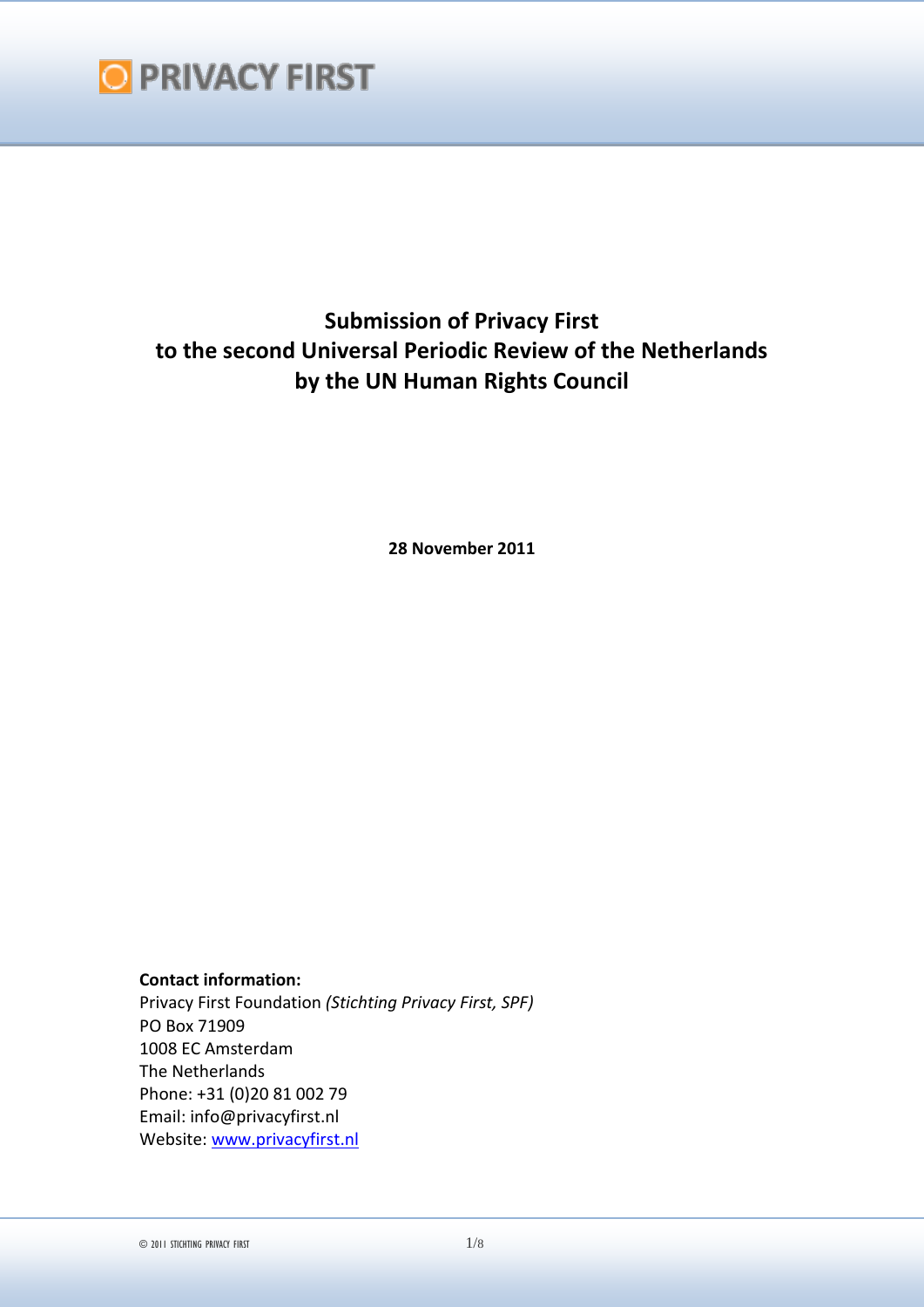### **I. Introduction and overview**

During its previous UPR session in April 2008, the Netherlands received the following recommendation:

*"While implementing anti-terrorism measures, respect international human rights obligations, including the right to a fair trial and the right to freedom and security of the person; and consider revising all anti-terrorism legislation to bring it in line with the highest human rights standards."*<sup>1</sup>

This recommendation was accepted by the Netherlands, which replied as follows:

*"(…) The Dutch government strongly believes that even the most threatening forms of terrorism should be fought against within the framework of the constitutional rights and freedom of individuals.(…)"* 2

Since '9/11', especially since the Madrid and London bombings of 2004 and 2005, the Netherlands has adopted numerous measures which either infringe or violate the right to privacy as protected under Article 8 of the European Convention on Human Rights (ECHR) and Article 17 of the International Covenant on Civil and Political Rights (ICCPR).<sup>3</sup> Many of these measures were introduced in the name of 'counter-terrorism', yet mostly without their necessity having been established and often without any element of choice for individual citizens. Examples include massive storage of telecommunications (data retention), biometric passports, ID cards and related databases, RFID-cards for public transport, Automatic Number Plate Recognition, Passenger Name Records and body-scans at airports, Electronic Child Records and Electronic Health Records, loss of medical privacy and professional confidentiality due to compulsory registration and application of Diagnosis Treatment Combinations (*DBC*s), heavily increased CCTV surveillance, preventive searching of persons and houses without reasonable suspicion and automatic profiling, telephone and internet wiretapping without judicial oversight. All of these measures should either be abolished or amended in order to make them comply with the right to privacy and data protection. This includes the modern principle of 'privacy by design', making digital systems 'privacy-proof' from the moment they are being designed on the technical drawing-board. In this regard, the current UPR process presents an excellent opportunity for international scrutiny and the sharing of best practices between UN Member States.

Privacy First hereby wishes to draw particular attention to the following topics:

|                | Biometric passports and ID cards                 | (p. 3) |
|----------------|--------------------------------------------------|--------|
|                | Mobile fingerprint scanners                      | (p. 4) |
| $\overline{a}$ | Public transport chip cards (OV Chip Card)       | (p. 5) |
|                | <b>Automatic Number Plate Recognition (ANPR)</b> | (p. 6) |
|                | Automatic border control (@MIGO)                 | (p. 6) |
| $\overline{a}$ | Electronic Health Records (EPD)                  | (p. 7) |
|                | Profiling                                        | (p. 8) |
|                |                                                  |        |

<sup>1</sup> UN Doc. A/HRC/8/31 (13 May 2008), at 18 (Recommendation no. 29).

 $2$  UN Doc. A/HRC/8/31/Add.1 (25 August 2008), para. 40.

<sup>3</sup> For an overview in English, see Privacy International, *Netherlands – Privacy Profile* (January 2011), [https://www.privacyinternational.org/article/netherlands-privacy-profile.](https://www.privacyinternational.org/article/netherlands-privacy-profile)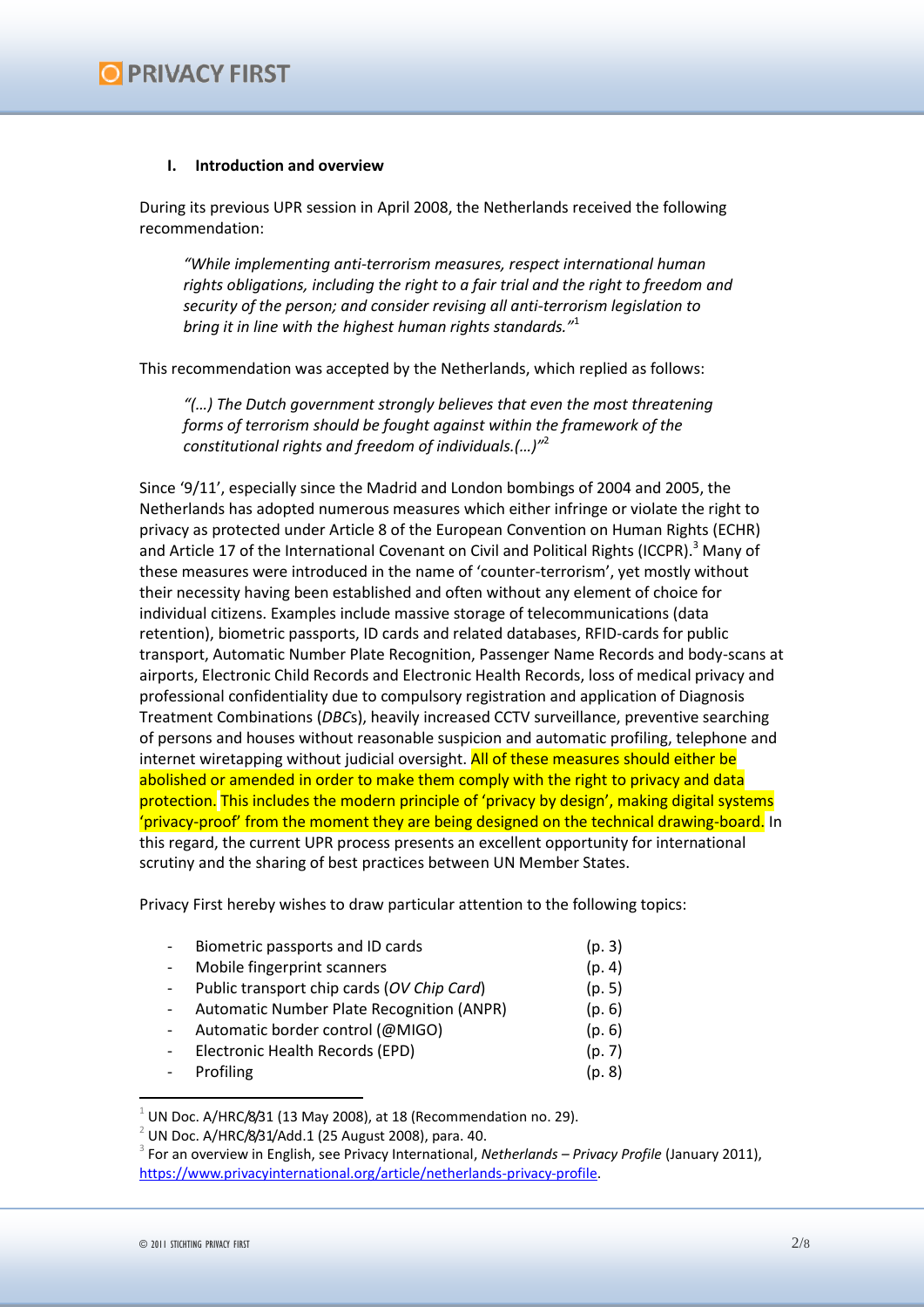#### **II. Biometric passports and ID cards**

In June 2009, in order to implement the European regulation on passport security, the Dutch Senate (without a vote) passed a new law which introduced biometric passports and ID cards containing an RFID-microchip with digital information about the passport owner.<sup>4</sup> Under the European regulation, a digital facial image and the fingerprints of the passport owner had to be stored on this microchip for verification purposes and in order to prevent fraudulent use.<sup>5</sup> However, by including provisions on the storage of the biometric data of all Dutch passports and ID cards in a national database for *identification* (1:n) instead of *verification* (1:1) purposes as well as criminal investigation, disaster control and intelligence purposes (including counter-terrorism), the Netherlands had legislated in order to go a giant leap further than was originally intended by the European regulation. This 'national fingerprint database' would thus come to include the fingerprints of every Dutch citizen, regardless of any criminal activity, hence turning people's travel documents for personal use into security documents for use by the State. Citizens would hardly have any control over the biometric information stored about them. Many experts had also warned that privacy violations, function creep, data breaches and biometric identity theft on a large scale would become inevitable. Both the Dutch Data Protection Authority and other experts had consequently found this new law on biometric passports to be in serious violation of the right to privacy and had warned against its entry into force.<sup>6</sup> Only weeks after its relatively silent adoption by the Senate, this led to a broad coalition of NGOs putting the new Dutch Passport Law (along with many other privacy concerns) on the agenda of the UN Human Rights Committee  $(HRC).<sup>7</sup>$  The HRC subsequently issued the following Concluding Observation:

*"The State party should amend its legislation to ensure that its counter-terrorism measures do not conflict with article 17 of the [ICCPR] and that effective safeguards, including judicial oversight, are in place to counter abuses."* 8

Not only did the adoption of the new Passport Law trigger the HRC to issue this statement, it also triggered a lot of debate, unrest and turmoil in Dutch society at large, including the establishment of several new NGOs and a large series of political and legal protests which continue to this day.<sup>9</sup> More than a dozen different court cases against this Passport Law have since been instituted, including an early request by Dutch NGO *Vrijbit* for interim measures

[www.ikonrtv.nl/daw/uitzending.asp?lIntItem=1&lIntEntityId=185.](http://www.ikonrtv.nl/daw/uitzending.asp?lIntItem=1&lIntEntityId=185) Cf. *S. and Marper v. United Kingdom*, ECtHR 4 December 2008, Appl. Nos. 30562/04 and 30566/04.

<sup>4</sup> *Wijziging van de Paspoortwet in verband met het herinrichten van de reisdocumentenadministratie*, adopted by the Dutch Senate on 9 June 2009. For the text of the law (in Dutch), see Parliamentary Documents I, 2008/09, 31 324 (R1844) A, 20 January 2009. This law partially entered into force on 21 September 2009.

 $^{\rm 5}$  See Council Regulation (EC) No. 2252/2004 of 13 December 2004 on standards for security features *and biometrics in passports and travel documents issued by Member States*, arts. 1(2) and 4(3).

<sup>6</sup> See e.g. Data Protection Authority *(College Bescherming Persoonsgegevens)*, *Advies betreffende wijziging Paspoortwet i.v.m. de herinrichting van de reisdocumentenadministratie*, 30 March 2007, available (in Dutch) at [http://www.cbpweb.nl/downloads\\_adv/z2007-00010.pdf;](http://www.cbpweb.nl/downloads_adv/z2007-00010.pdf) Tilburg University, Tilburg Institute for Law, Technology and Society (TILT), *Open Letter to Parliament*, 8 June 2009, available (in Dutch) at [http://vortex.uvt.nl/TILTblog/?p=69#more-69;](http://vortex.uvt.nl/TILTblog/?p=69#more-69) IKON Radio, 7 June 2009, *Nederland: rechtsstaat of snuffelstaat?*, available at

<sup>&</sup>lt;sup>7</sup> See [http://www.njcm.nl/site/press\\_releases/show/25.](http://www.njcm.nl/site/press_releases/show/25)

 $8$  UN Doc. CCPR/C/NLD/CO/4 (11 August 2009), para. 15.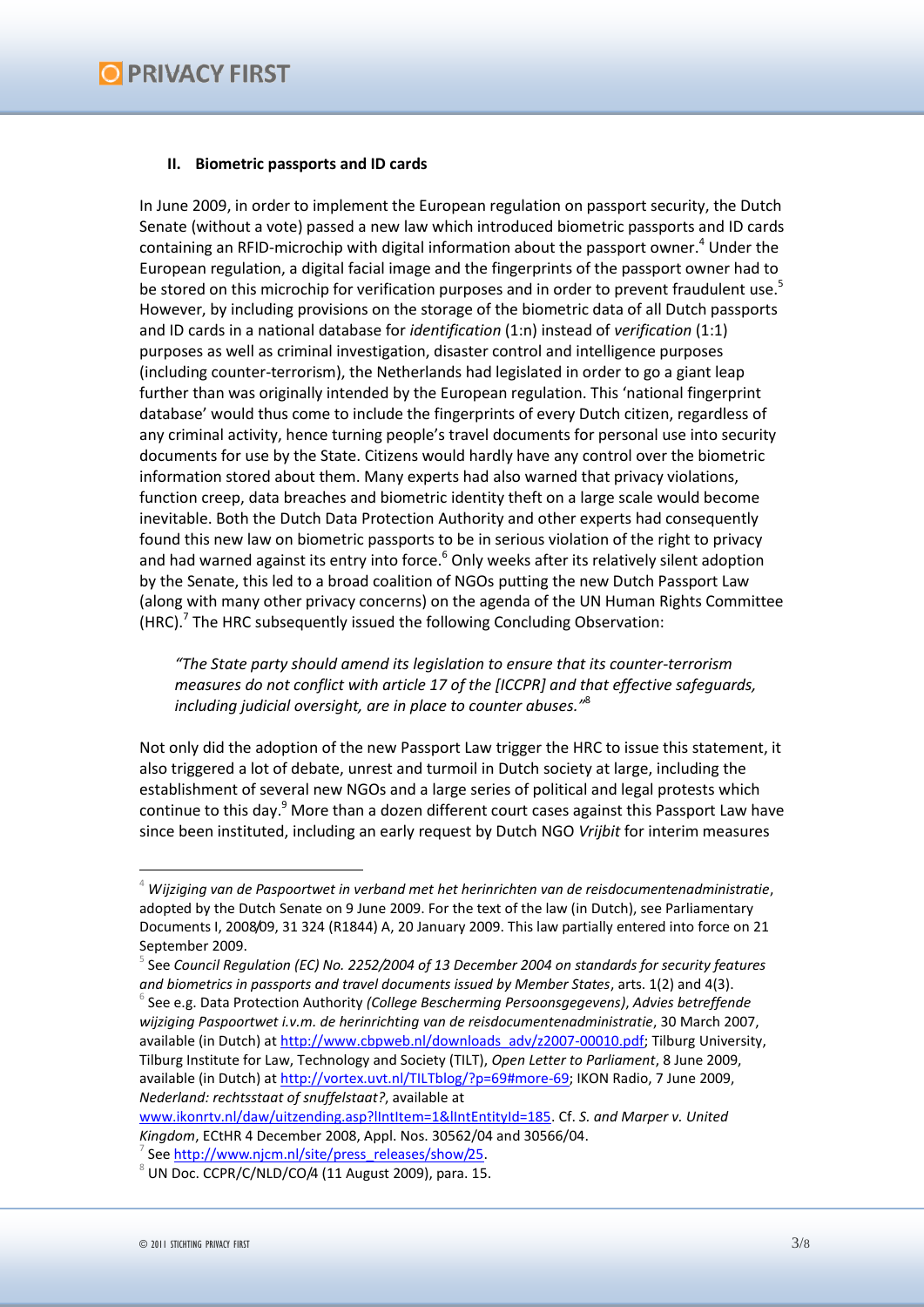at the European Court of Human Rights. The largest (collective, civil) court case against the new Passport Law was initiated by Privacy First and 22 Dutch citizens in May 2010 and is currently at the appeals stage. $10$  Other (individual, administrative) court cases are currently before the Dutch Council of State (*Raad van State*). In April 2011, due to overwhelming societal, political, legal and scientific pressure as well as technical difficulties in enrolling people's biometrics and developing the national biometric database, the Dutch Minister of the Interior announced that he would halt the entire project and revise the Dutch Passport Law accordingly.<sup>11</sup> Nonetheless, the Minister also stated that 'a national biometric database would remain the long-term goal of the Dutch government'. This leads us to our first recommendation:

*We hereby recommend the Human Rights Council to urge the Netherlands to withdraw its long-term plans and preparations to develop a national biometric database.* 

#### **III. Mobile fingerprint scanners**

The Dutch government is currently considering the introduction of wireless mobile 'fingerprint scanners', to be generally used in the streets of the Netherlands by the Dutch police. A pilot project to publicly test these fingerprint scanners is being conducted between November 2011 and early 2012 by four regional police forces $^{12}$  as well as the Royal Netherlands Marechaussee (military police).<sup>13</sup> The primary objective of these scanners is to detect illegal immigrants by digitally verifying the fingerprints of individuals against those in the national database for asylum seekers (*Basisvoorziening Vreemdelingen*, BVV) as well as the European Visa Information System (VIS). Secondary purposes include the detection of fugitives and persons with false identities or outstanding fines.<sup>14</sup> However, similar use of mobile fingerprint scanners in the United Kingdom has already led to arbitrary practices, ethnic profiling and discrimination, mainly targeting persons of African and Asian descent.<sup>15</sup> In addition, recent experiences with biometric passports and ID cards in the Netherlands show biometric error rates in fingerprint verification between 21 and 25%, thus proving this technology completely unsuitable for large-scale use. Besides mass violations of people's privacy and physical integrity, the use of mobile fingerprint scanners will probably shift from one goal to the next (function creep), eventually treating every Dutch citizen as a

<sup>14</sup> See e.g. Trouw, *Politie neemt vingerafdruk af op straat*,

[http://www.trouw.nl/tr/nl/4492/Nederland/article/detail/2810726/2011/07/20/Politie-neemt](http://www.trouw.nl/tr/nl/4492/Nederland/article/detail/2810726/2011/07/20/Politie-neemt-vingerafdruk-af-op-straat.dhtml)[vingerafdruk-af-op-straat.dhtml](http://www.trouw.nl/tr/nl/4492/Nederland/article/detail/2810726/2011/07/20/Politie-neemt-vingerafdruk-af-op-straat.dhtml) (20 July 2011); Binnenlands Bestuur, *Politie scant vingerafdruk op straat*[, http://www.binnenlandsbestuur.nl/openbare-orde-en-veiligheid/nieuws/nieuws/politie-scant](http://www.binnenlandsbestuur.nl/openbare-orde-en-veiligheid/nieuws/nieuws/politie-scant-vingerafdruk-op-straat.1411906.lynkx)[vingerafdruk-op-straat.1411906.lynkx](http://www.binnenlandsbestuur.nl/openbare-orde-en-veiligheid/nieuws/nieuws/politie-scant-vingerafdruk-op-straat.1411906.lynkx) (19 July 2011).

<sup>9</sup> See e.g. Vincent Böhre, *Happy Landings? Het biometrische paspoort als zwarte doos* (research report commissioned by the Dutch Scientific Council for Government Policy (WRR), The Hague, October 2010), [http://www.wrr.nl/content.jsp?objectid=5525.](http://www.wrr.nl/content.jsp?objectid=5525) 

<sup>&</sup>lt;sup>10</sup> See http://www.privacyfirst.nl/acties/proces-tegen-de-paspoortwet.html.

 $11$  See Parliamentary Documents II, 2010/11, 25764, 46 (26 April 2011).

 $12$  Amsterdam-Amstelland, Rotterdam-Rijnmond, Hollands Midden and Noordoost-Gelderland.

 $^{13}$  See Appendix to Parliamentary Documents II, 2011/12, 395, 25 October 2011.

<sup>15</sup> See e.g. BBC, *More minorities scanned for ID*, [http://news.bbc.co.uk/2/hi/uk\\_news/7913073.stm](http://news.bbc.co.uk/2/hi/uk_news/7913073.stm) (27 February 2009).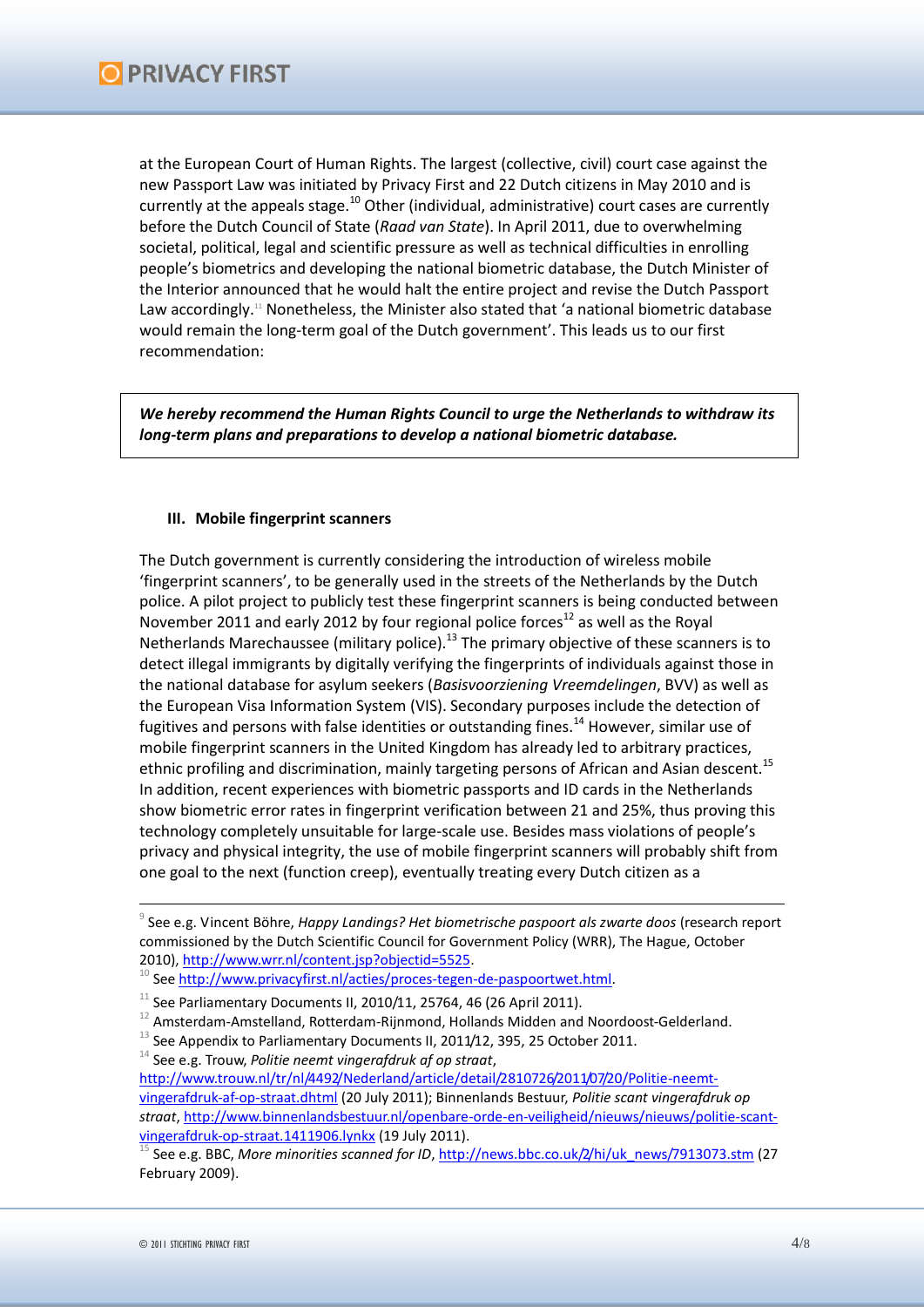potential suspect. Not only will this lead to many cases of unjustified arrest and detention, it will also lead to mutual feelings of insecurity, irritation and perhaps even aggression. It follows that, both from a privacy and from a broader human rights point of view, the introduction of mobile fingerprint scanners should be abandoned.

*We recommend the Human Rights Council to urge the Netherlands to halt developments towards the introduction of mobile fingerprint scanners.*

#### **IV. OV Chip Card**

The Dutch OV Chip Card (*OV-chipkaart<sup>16</sup>*) is a contactless RFID smart card system which since 2005 has gradually been introduced on all public transport in the Netherlands, including on trains, metros, trams and buses. The OV Chip Card replaced the former paper *strippenkaart* completely on 3 November 2011. At the start of a journey, a traveler checks in by holding his/her OV Chip Card up to an RFID-reader in the vehicle or at the station. A check-in fee is then debited from the card. When leaving the vehicle or the station, the passenger checks out by holding the card up to the reader and the check-in fee is refunded minus the fare for the journey actually made. Three versions of the OV Chip Card are currently available: a disposable OV Chip Card, an anonymous OV Chip Card and a personalized OV Chip Card (the latter holding the owner's name, photograph and date of birth). In addition to the technical differences between the old paper *strippenkaart* and the electronic OV Chip Card, a difference lesser known but highly relevant from a privacy perspective concerns the degree of anonymity between the two. With the paper *strippenkaart*, everyone had a guaranteed right to travel freely and anonymously. However, with the introduction of the "anonymous" OV Chip Card, the freedom of anonymous travel has practically disappeared. This is due to the fact that 1) every "anonymous" OV Chip Card has a unique identification number inside its RFID chip and 2) all transactions made with this chip are being recorded and stored in databases of relevant banks and public transport companies. All of these data can subsequently be requested and combined by Dutch law enforcement or intelligence agencies.<sup>17</sup> This essentially turns people's "anonymous" OV Chip Card into a (potential) government surveillance card through which travel patterns of people who thought they were travelling "anonymously" can easily be traced (and predicted). In addition to this, travel discounts are only available on personalized OV Chip Cards, thus forcing many people to give up their right to anonymous travel in order to save money. In our view, this situation comes down to a double violation of the right to privacy and anonymous (domestic) travel.

*We recommend the Human Rights Council to urge the Netherlands to develop a truly anonymous OV Chip Card system which includes technical capabilities for discounts.* 

<sup>16</sup> The full name in Dutch is *Openbaar Vervoer chipkaart* (Public Transport chip card).

<sup>17</sup> See e.g. Rathenau Instituut, *Databases. Over ICT-beloftes, informatiehonger en digitale autonomie* (The Hague, November 2010), at 32-41[, http://www.rathenau.nl/publicaties/databases-over-ict](http://www.rathenau.nl/publicaties/databases-over-ict-beloftes-informatiehonger-en-digitale-autonomie.html)[beloftes-informatiehonger-en-digitale-autonomie.html.](http://www.rathenau.nl/publicaties/databases-over-ict-beloftes-informatiehonger-en-digitale-autonomie.html)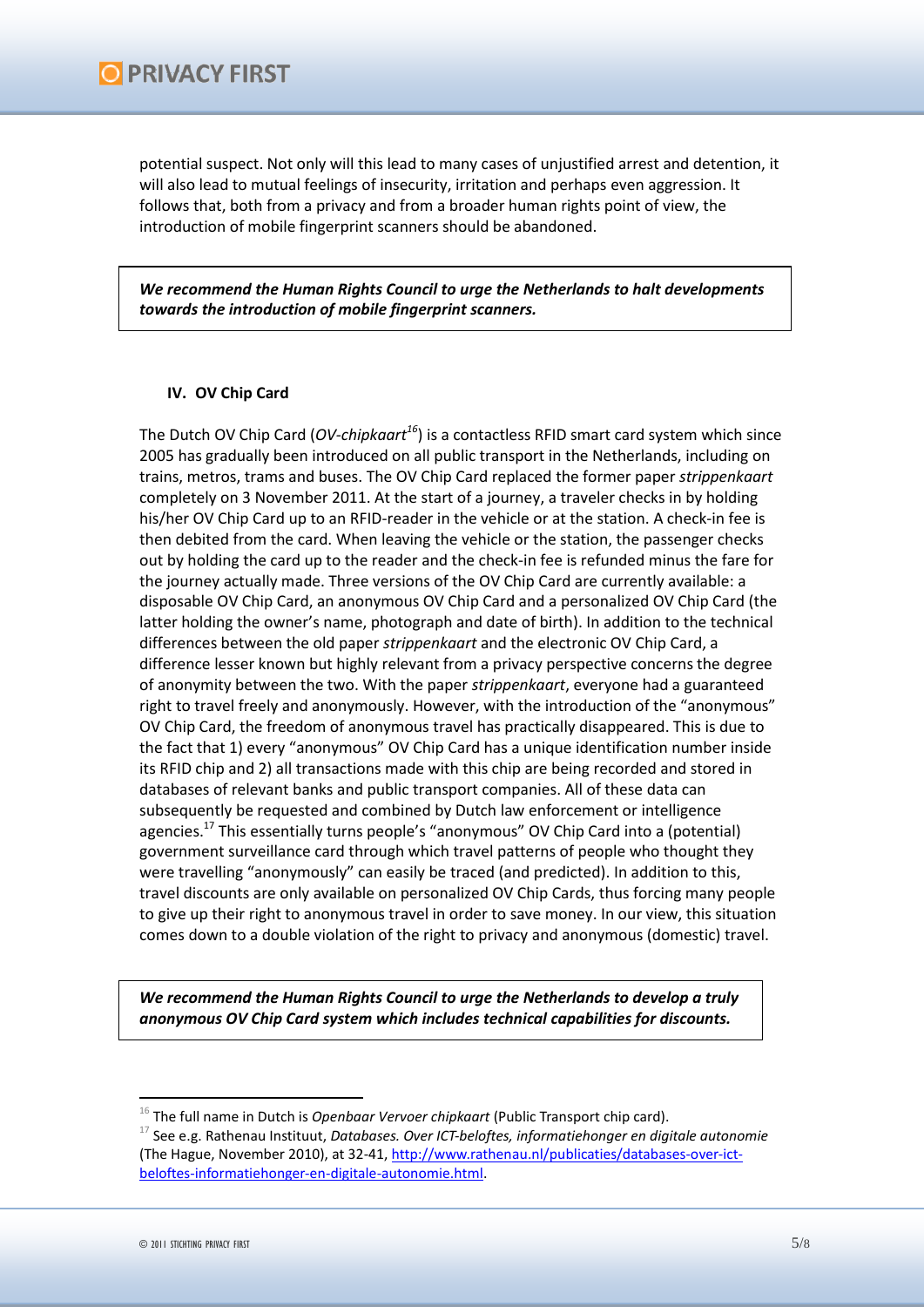## **V. Automatic Number Plate Recognition (ANPR)**

The Dutch government is currently preparing to present a Bill to Dutch Parliament regarding the introduction of ANPR on an extensive, national scale for criminal investigation purposes, despite the fact that this Bill has already been declared illegal by the Dutch Data Protection Authority (DPA).<sup>18</sup> In the opinion of the DPA and most other privacy experts, a system of ANPR as proposed in this Bill would amount to a collective violation of the right to privacy and data protection due to it being 1) unnecessary and 2) disproportionate to the aims of criminal investigation and the detection of fugitives. This follows from the fact that, under the Bill as currently drafted, not only all 'hits' but also all 'no-hits' will be stored in police databases for a period of four weeks, thus treating each and every motorist as a potential suspect and storing their personal data as such.

*We recommend the Human Rights Council to urge the Netherlands to either revoke its ANPR Bill or to bring it in line with the highest privacy standards, hence excluding all 'no-hits' from its reach and redeveloping the ANPR system in compliance with modern demands of 'privacy by design'.* 

## **VI. Automatic border control (@MIGO)**

Early in 2011 it emerged<sup>19</sup> that the Dutch government has for years been planning to implement a highly privacy-invasive system of ANPR-like border control which is set to enter into force on January 1<sup>st</sup> 2012. Under this new, high-tech surveillance system called @MIGO (or  $(\omega_{\text{m}})$  and  $\omega_{\text{m}}$ ), each and every vehicle which crosses the Dutch-German or Dutch-Belgian border will be photographed (front and side, instead of 'just' number plates) and thoroughly screened through various databases, many of which remain unknown. It will thus even be possible to photograph and (biometrically) identify both the driver and passenger(s) inside the vehicle. However, the details of @MIGO remain confidential and relevant Dutch governmental organisations have until now preferred not to answer any questions about it. As far as Privacy First is currently aware, these organisations include the Dutch police, Immigration Service (IND), Royal Marechaussee (military police),  $TNO<sup>21</sup>$  and the General Intelligence and Security Service (AIVD). Primary goals of the project seem to be detection of

<sup>18</sup> See College Bescherming Persoonsgegevens (CBP) (Dutch DPA) 28 February 2011, *Vastleggen en bewaren kentekengegevens door politie - CBP adviseert wetsvoorstel niet in te dienen*, [http://www.cbpweb.nl/Pages/adv\\_z2011-00044.aspx](http://www.cbpweb.nl/Pages/adv_z2011-00044.aspx) (in Dutch). Compare Federal Constitutional Court of Germany 11 March 2008,

[http://www.bverfg.de/entscheidungen/rs20080311\\_1bvr207405.html](http://www.bverfg.de/entscheidungen/rs20080311_1bvr207405.html) (in German). <sup>19</sup> See Dimitri Tokmetzis, *Staat bouwt digitale hekken aan de grenzen*,

<http://sargasso.nl/archief/2011/01/19/staat-bouwt-digitale-hekken-aan-de-grenzen/> (19 January 2011). See also a summary of Bart de Koning's subsequent speech at the CPDP Conference in Brussels (26 January 2011)[, http://www.njcm.nl/site/newsposts/show/273.](http://www.njcm.nl/site/newsposts/show/273)

<sup>20</sup> @migo-boras means '*Automatisch Mobiel InformatieGestuurd Optreden* (Automatic Mobile Intelligence Led Operations) - *better operational result and advanced security*'.

<sup>21</sup> See Netherlands Organisation for Applied Scientific Research (TNO), *@MIGO: Border Control*, [http://www.tno.nl/content.cfm?context=thema&content=markt\\_product&laag1=893&laag2=194&laa](http://www.tno.nl/content.cfm?context=thema&content=markt_product&laag1=893&laag2=194&laag3=192&item_id=1393&Taal=2) [g3=192&item\\_id=1393&Taal=2.](http://www.tno.nl/content.cfm?context=thema&content=markt_product&laag1=893&laag2=194&laag3=192&item_id=1393&Taal=2)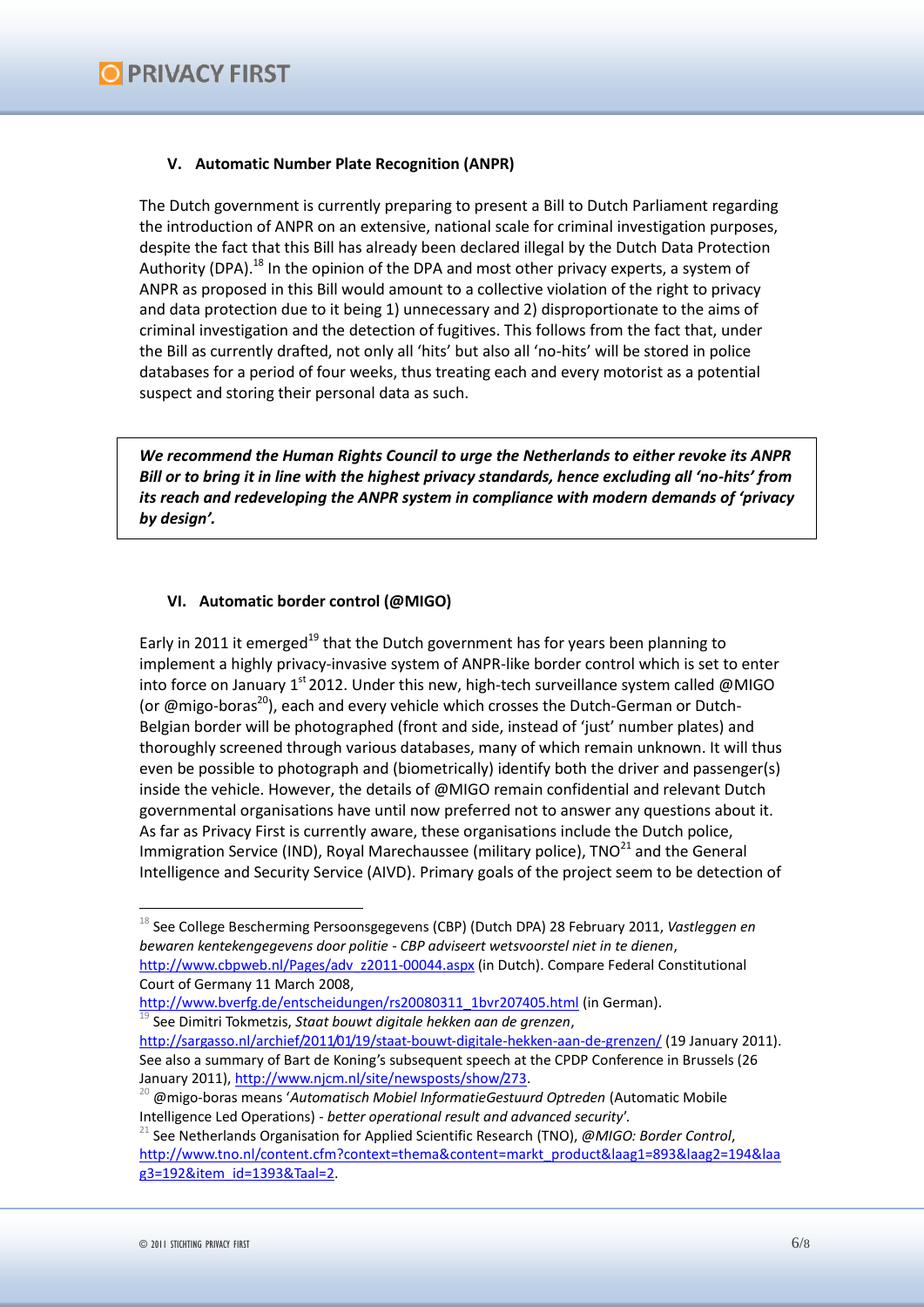illegal immigration and human trafficking. An investigation into the compliance of @MIGO with the European Schengen agreements is currently being conducted by the European Commission. Media attention about the project has been very scarce: Dutch national newspapers NRC Handelsblad and NRC Next recently published a similar article about it,<sup>22</sup> which was subsequently picked up by German WDR Online<sup>23</sup> and ZDF Television. In Dutch parliament, no questions seem to have been asked about it yet. No specific legislation around its implementation seems to have been drafted either (let alone introduced into Parliament), making the political silence around this topic all the more peculiar. Consequently, both because of its secrecy as well as its enormous scale and invasiveness, implementation of @MIGO will *a priori* constitute a massive violation of the right to privacy.

*We recommend the Human Rights Council to urge the Netherlands to clarify and suspend @MIGO, at least until relevant legislation has been introduced into Parliament.* 

## **VII. Electronic Health Records (EPD)**

In April 2011, after long and intensive debates about privacy and security concerns, the Dutch Senate unanimously rejected a Bill under which a centralized Electronic Health Record system (*Elektronisch Patiëntendossier*, EPD) would have been introduced for every Dutch citizen (except for those who had opted-out in advance). However, as soon as this Bill had been rejected, no such thing as 'the end of history' of the EPD ensued. On the contrary, relevant market players and special interest groups immediately started working on a new, privatized start for the exact same yet non-subsidized EPD. The Dutch Minister of Health subsequently endorsed the idea of introducing this same centralized EPD without government funding and control (but through an 'opt-in' instead of 'opt-out' for citizens), thus circumventing the Senate and largely ignoring privacy concerns.<sup>24</sup> This was then even reinforced by a majority motion in the Dutch House of Representatives which asked the Minister to request relevant organizations (including privacy experts) to facilitate a continuation *(doorstart)* of this same EPD, which in turn prompted the Senate to respond that it would only support a *regional* instead of a centralized version of the EPD *under very strict privacy and security conditions*. Privacy First has consistently supported the latter view. We hereby confirm this position and accordingly recommend as follows:

*We recommend the Human Rights Council to urge the Netherlands to develop an alternative (regional) 'opt-in' EPD system which complies to the highest standards of 'privacy by design'.* 

<sup>22</sup> For a digital summary, see NRC.nl, *Nut van nieuw camerasysteem langs de grenzen niet bewezen*, <http://www.nrc.nl/nieuws/2011/10/31/nut-van-nieuw-camerasysteem-langs-de-grenzen-niet-bewezen/> (31 October 2011).

<sup>23</sup> See WDR.de, *Kamerakontrolle an den Grenzen: Niederlande planen Autoüberwachung*, <http://www1.wdr.de/themen/panorama/kontrolle102.html> (17 November 2011).

Se[e http://www.privacyfirst.nl/aandachtsvelden/gezondheid-a-privacy.html](http://www.privacyfirst.nl/aandachtsvelden/gezondheid-a-privacy.html) For a comparison of opposite developments in the United Kingdom, see *Department of Health press release 22 September 2011, Dismantling the NHS National Programme for IT*,

[http://mediacentre.dh.gov.uk/2011/09/22/dismantling-the-nhs-national-programme-for-it/.](http://mediacentre.dh.gov.uk/2011/09/22/dismantling-the-nhs-national-programme-for-it/)